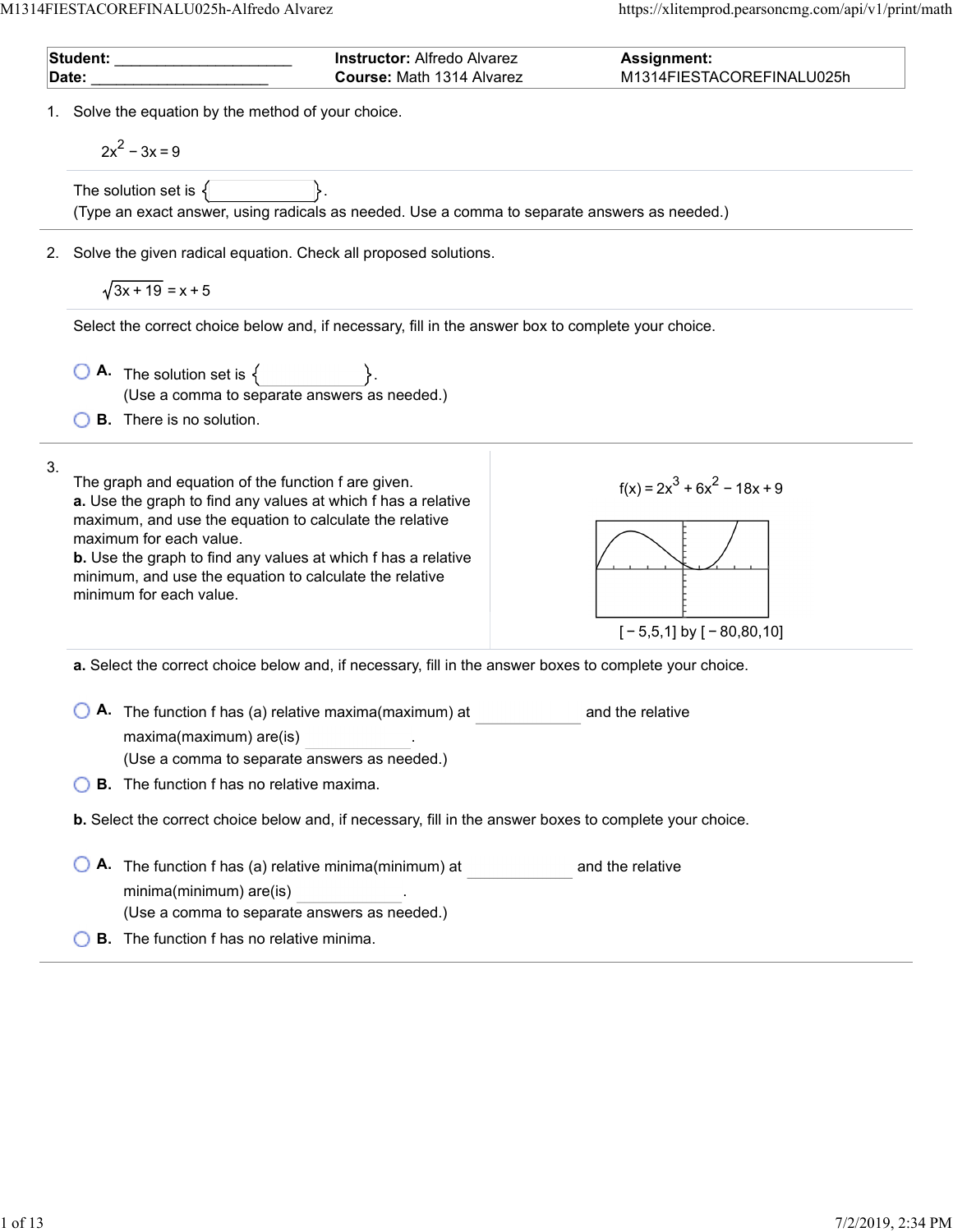| 4. | Use the graph to find the following.<br>$18 -$<br>$12 -$<br>$6 -$<br>6 | (a) the domain of f<br>(b) the range of f<br>(c) the x-intercepts<br>(d) the y-intercept<br>(e) intervals on which f is increasing<br>(f) intervals on which f is decreasing<br>(g) intervals on which f is constant<br>(h) the number at which f has a relative minimum<br>(i) the relative minimum of f<br>(j) $f(-2)$<br>(k) The values of x for which $f(x) = 3$<br>(I) Is f even, odd or neither? |
|----|------------------------------------------------------------------------|--------------------------------------------------------------------------------------------------------------------------------------------------------------------------------------------------------------------------------------------------------------------------------------------------------------------------------------------------------------------------------------------------------|
|    | (a) What is the domain of f?                                           |                                                                                                                                                                                                                                                                                                                                                                                                        |
|    | (Type your answer in interval notation.)                               |                                                                                                                                                                                                                                                                                                                                                                                                        |
|    | (b) What is the range of f?                                            |                                                                                                                                                                                                                                                                                                                                                                                                        |
|    |                                                                        | (Type your answer in interval notation.)                                                                                                                                                                                                                                                                                                                                                               |
|    | (c) What are the zeros of the function?                                |                                                                                                                                                                                                                                                                                                                                                                                                        |
|    | The left zero of the function is 4 and the right zero is               |                                                                                                                                                                                                                                                                                                                                                                                                        |
|    | (d) What is the y-intercept?                                           |                                                                                                                                                                                                                                                                                                                                                                                                        |
|    | The y-intercept of the function is                                     |                                                                                                                                                                                                                                                                                                                                                                                                        |
|    | (e) Over what interval is f increasing?                                |                                                                                                                                                                                                                                                                                                                                                                                                        |
|    |                                                                        | (Type your answer in interval notation.)                                                                                                                                                                                                                                                                                                                                                               |
|    | (f) Over what interval is f decreasing?                                |                                                                                                                                                                                                                                                                                                                                                                                                        |
|    |                                                                        | (Type your answer in interval notation.)                                                                                                                                                                                                                                                                                                                                                               |
|    | (g) Over what interval is f constant?                                  |                                                                                                                                                                                                                                                                                                                                                                                                        |
|    |                                                                        | (Type your answer in interval notation.)                                                                                                                                                                                                                                                                                                                                                               |
|    | (h) What is the number at which f has a relative minimum?              |                                                                                                                                                                                                                                                                                                                                                                                                        |
|    |                                                                        |                                                                                                                                                                                                                                                                                                                                                                                                        |
|    | (i) What is the relative minimum of f?                                 |                                                                                                                                                                                                                                                                                                                                                                                                        |
|    |                                                                        |                                                                                                                                                                                                                                                                                                                                                                                                        |
|    | (j) What is $f(-2)$ ?                                                  |                                                                                                                                                                                                                                                                                                                                                                                                        |
|    | $f(-2) =$                                                              |                                                                                                                                                                                                                                                                                                                                                                                                        |
|    |                                                                        | (k) What are the x-values where $f(x) = 3$ ? The leftmost x-value where $f(x) = 3$ is when $x = 3$ .                                                                                                                                                                                                                                                                                                   |
|    | What is the rightmost x-value where $f(x) = 3$ ?                       |                                                                                                                                                                                                                                                                                                                                                                                                        |
|    | $x =$                                                                  |                                                                                                                                                                                                                                                                                                                                                                                                        |
|    | (I) Is f even, odd, or neither?                                        |                                                                                                                                                                                                                                                                                                                                                                                                        |

odd О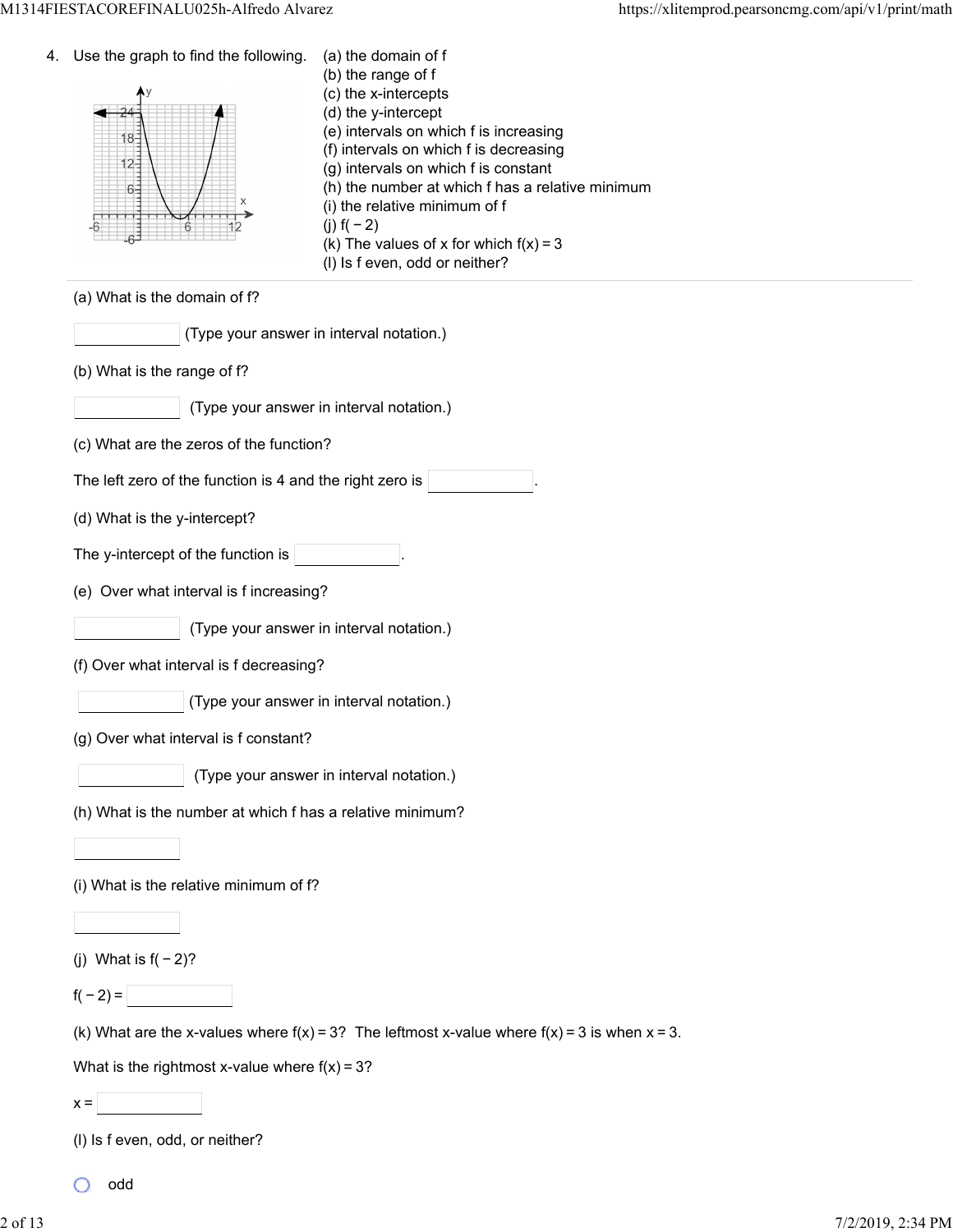

$$
f(x) = \sqrt{36 - 4x}
$$

What is the domain of f?

(Type your answer in interval notation.)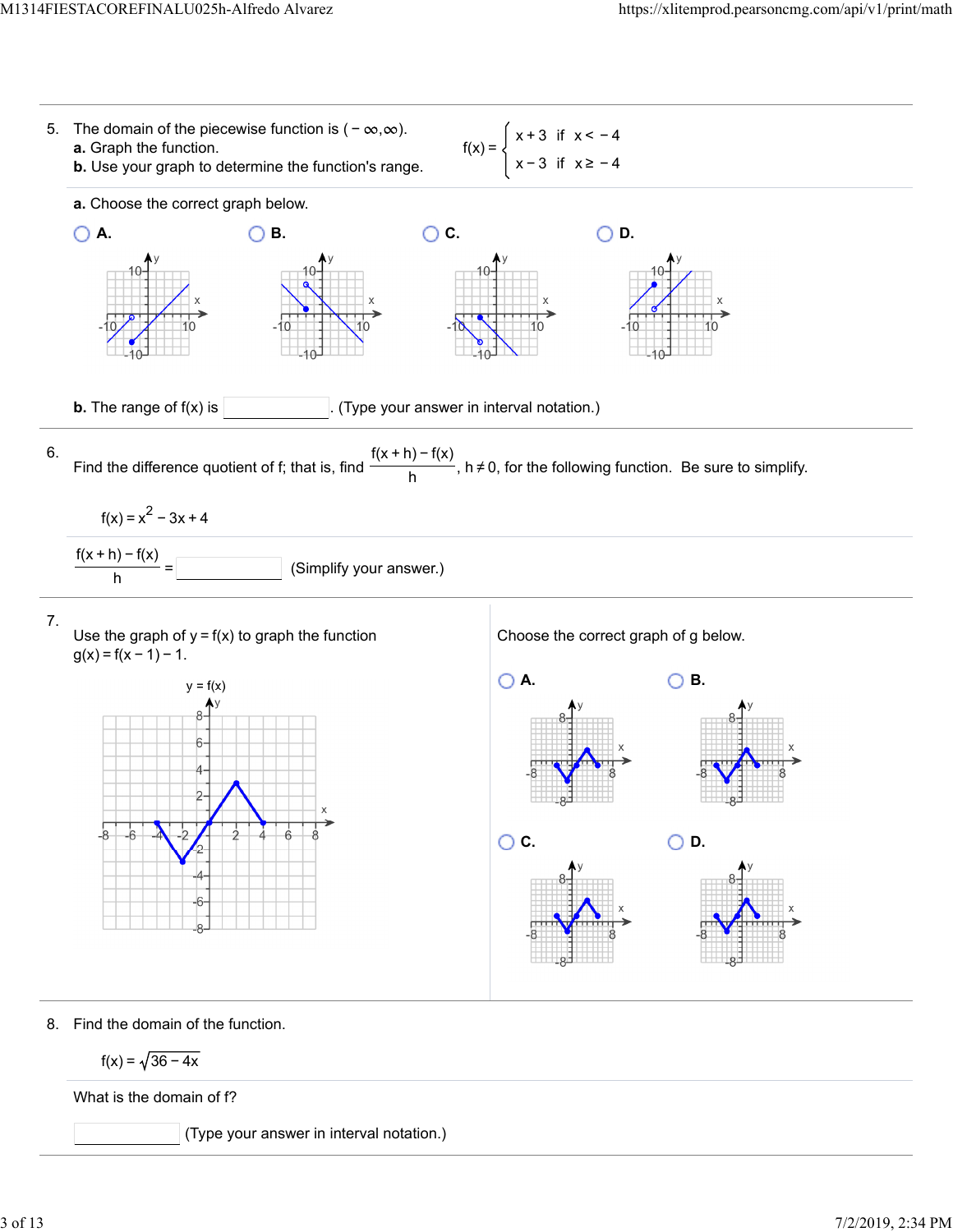9. First find 
$$
f + g
$$
,  $f - g$ ,  $fg$  and  $\frac{f}{g}$ . Then determine the domain for each function.

$$
f(x) = 3x - 7, g(x) = x + 1
$$

$$
(f+g)(x) = \boxed{\qquad \qquad} \text{(Simplify your answer.)}
$$

What is the domain of  $f+g$ ?

O (−∞,∞)  
\nO 
$$
\left(\frac{3}{2}, \infty\right)
$$
  
\nO [0,∞)  
\nO  $\left(-\infty, \frac{3}{2}\right) \cup \left(\frac{3}{2}, \infty\right)$   
\n(f-g)(x) = \_\_\_\_\_\_ (Simplify your answer.)

What is the domain of  $f-g$ ?

- $\bigcirc$   $[0, \infty)$
- $\bigcirc$   $(-\infty,4)\cup(4,\infty)$
- $(4, \infty)$
- $\bigcirc$  ( − ∞,∞)

 $(fg)(x) =$ 

What is the domain of fg?

O 
$$
(-\infty, -1)U(-1, \infty)
$$
  
\nO  $(-\infty, \infty)$   
\nO  $\left(-\infty, \frac{7}{3}\right)U\left(\frac{7}{3}, \infty\right)$   
\nO  $[0, \infty)$   
\n $\left(\frac{f}{g}\right)(x) =$   
\nWhat is the domain of  $\frac{f}{g}$ ?  
\nO  $(-1, \infty)$   
\nO  $(-\infty, \infty)$   
\nO  $(-\infty, -1)U(-1, \infty)$ 

 $[0, \infty)$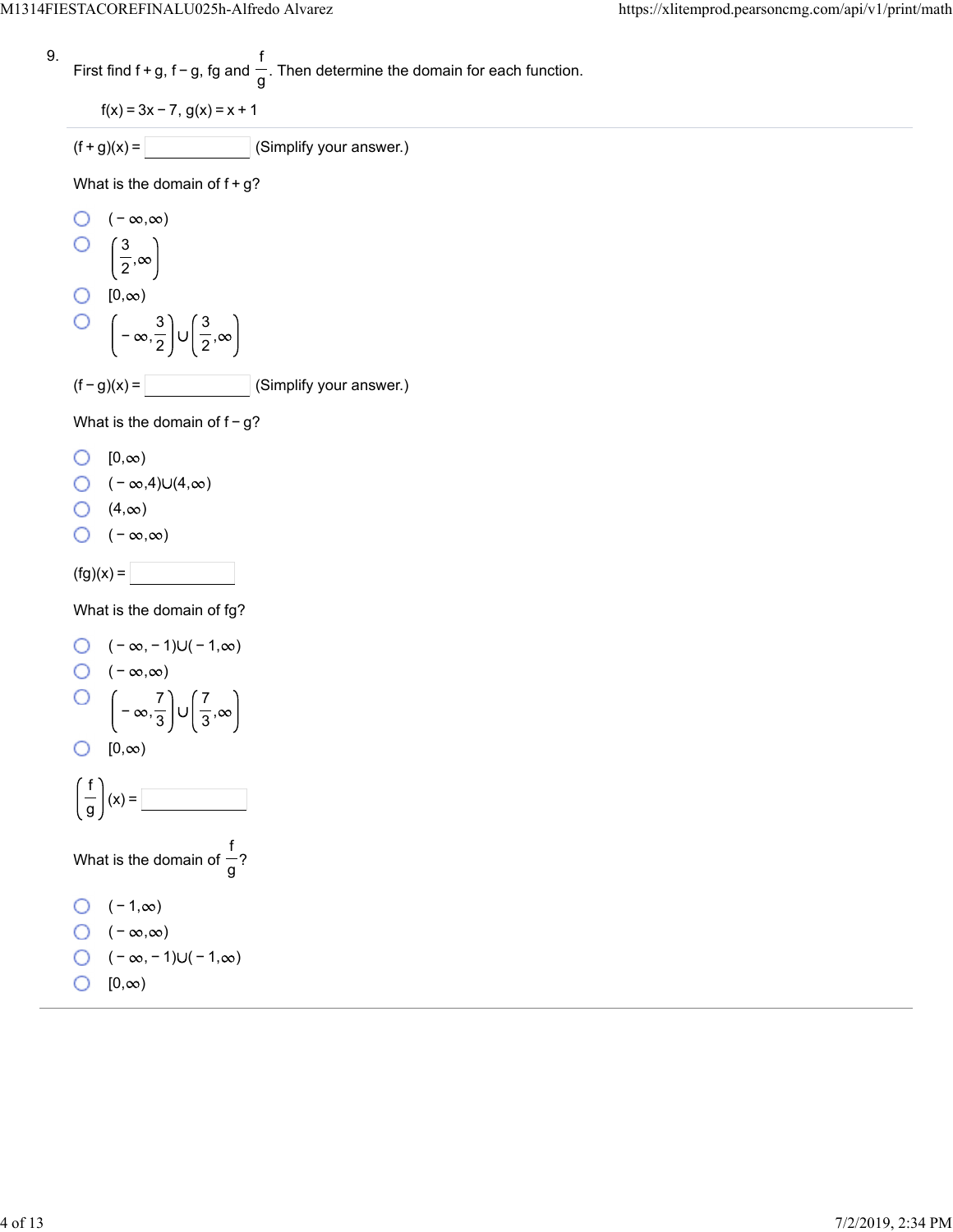10. For  $f(x) = x + 1$  and  $g(x) = 2x + 5$ , find the following functions.

| <b>a.</b> (f $\circ$ g)(x); <b>b.</b> (g $\circ$ f)(x); <b>c.</b> (f $\circ$ g)(2); <b>d.</b> (g $\circ$ f)(2) |                         |  |  |
|----------------------------------------------------------------------------------------------------------------|-------------------------|--|--|
| <b>a.</b> $(f \circ g)(x) =$                                                                                   | (Simplify your answer.) |  |  |
| <b>b.</b> $(g \circ f)(x) =$                                                                                   | (Simplify your answer.) |  |  |
| <b>c.</b> (f $\circ$ g)(2) =                                                                                   |                         |  |  |
| <b>d.</b> $(g \circ f)(2) =$                                                                                   |                         |  |  |
| 11. The function $f(x) = 4x + 2$ is one-to-one.                                                                |                         |  |  |
|                                                                                                                |                         |  |  |

Find an equation for  $f^{-1}(x)$ , the inverse function.

 $f^{-1}(x) =$ 

(Type an expression for the inverse. Use integers or fractions for any numbers in the expression.)

## 12.

Use the vertex and intercepts to sketch the graph of the quadratic function. Give the equation of the parabola's axis of symmetry. Use the graph to determine the domain and range of the function.

 $f(x) = (x + 1)^{2} - 4$ 

Use the graphing tool to graph the function. Use the vertex and one of the intercepts when drawing the graph.

| The axis of symmetry is $ $               |
|-------------------------------------------|
| (Type an equation. Simplify your answer.) |
| The domain of the function is             |
| (Type your answer in interval notation.)  |
| The range of the function is              |
| (Type your answer in interval notation.)  |
|                                           |

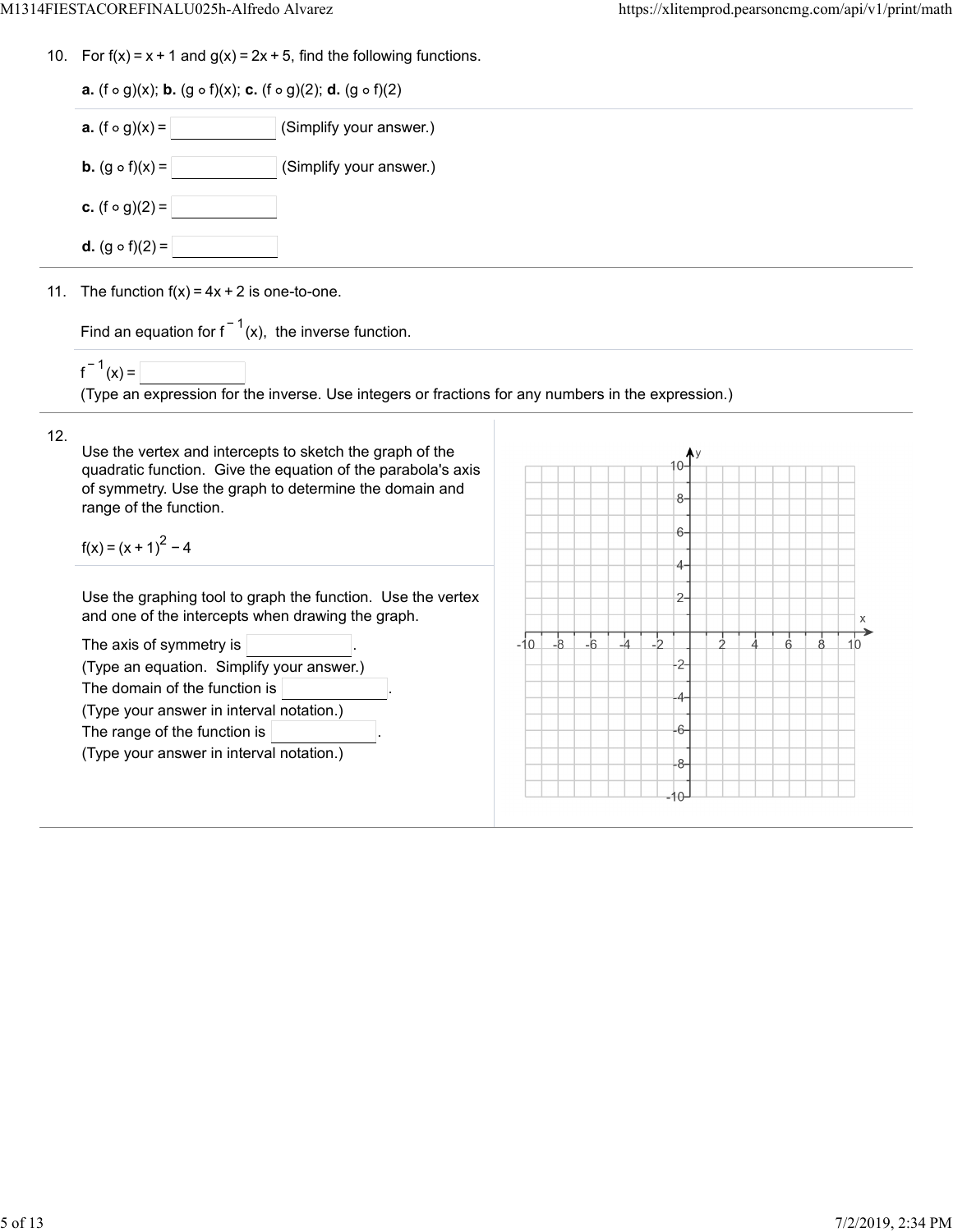| 13. | Use the vertex and intercepts to sketch the graph of the<br>quadratic function. Give the equation for the parabola's axis<br>of symmetry. Use the parabola to identify the function's<br>domain and range.<br>$f(x) = x^2 - x - 2$ |    |    |    |    |  |  |
|-----|------------------------------------------------------------------------------------------------------------------------------------------------------------------------------------------------------------------------------------|----|----|----|----|--|--|
|     | Use the graphing tool to graph the equation. Use the vertex<br>and one of the intercepts to graph the equation.                                                                                                                    |    |    |    |    |  |  |
|     | The axis of symmetry is                                                                                                                                                                                                            | -6 | -4 | -2 |    |  |  |
|     | (Type an equation.)                                                                                                                                                                                                                |    |    |    |    |  |  |
|     | Identify the function's domain.                                                                                                                                                                                                    |    |    |    |    |  |  |
|     | The domain is                                                                                                                                                                                                                      |    |    |    |    |  |  |
|     | (Type the answer in interval notation.)                                                                                                                                                                                            |    |    |    | 3. |  |  |
|     | Identify the function's range.                                                                                                                                                                                                     |    |    |    |    |  |  |
|     | The range is                                                                                                                                                                                                                       |    |    |    |    |  |  |
|     | (Type the answer in interval notation.)                                                                                                                                                                                            |    |    |    |    |  |  |
| 14. | Consider the function $f(x) = -2x^2 + 4x - 6$ .                                                                                                                                                                                    |    |    |    |    |  |  |
|     | Determine, without graphing, whether the function has a minimum value or a maximum value.<br>а.<br>Find the minimum or maximum value and determine where it occurs.<br>b.                                                          |    |    |    |    |  |  |

**c.** Identify the function's domain and its range.

| <b>a.</b> The function has a $(1)$<br>value.                                   |
|--------------------------------------------------------------------------------|
| <b>b.</b> The minimum/maximum value is<br>. It occurs at $x =$                 |
| <b>c.</b> The domain of f is $ $<br>. (Type your answer in interval notation.) |
| The range of f is<br>(Type your answer in interval notation.)                  |
| maximum<br>(1)<br>minimum                                                      |

15. Write the equation of the following parabola in standard form.

The vertex is  $(-5, -2)$  and the graph passes through the point  $(-2, 1)$ .

Choose the correct equation below.

**A.**  $f(x) = -\frac{5}{3}(x+5)^2 - 2$ **B.**  $f(x) = \frac{1}{3}(x+5)^2 + 2$ **C.**  $f(x) = \frac{1}{3}(x+5)^2 - 2$ **D.**  $f(x) = (x-5)^2 - 2$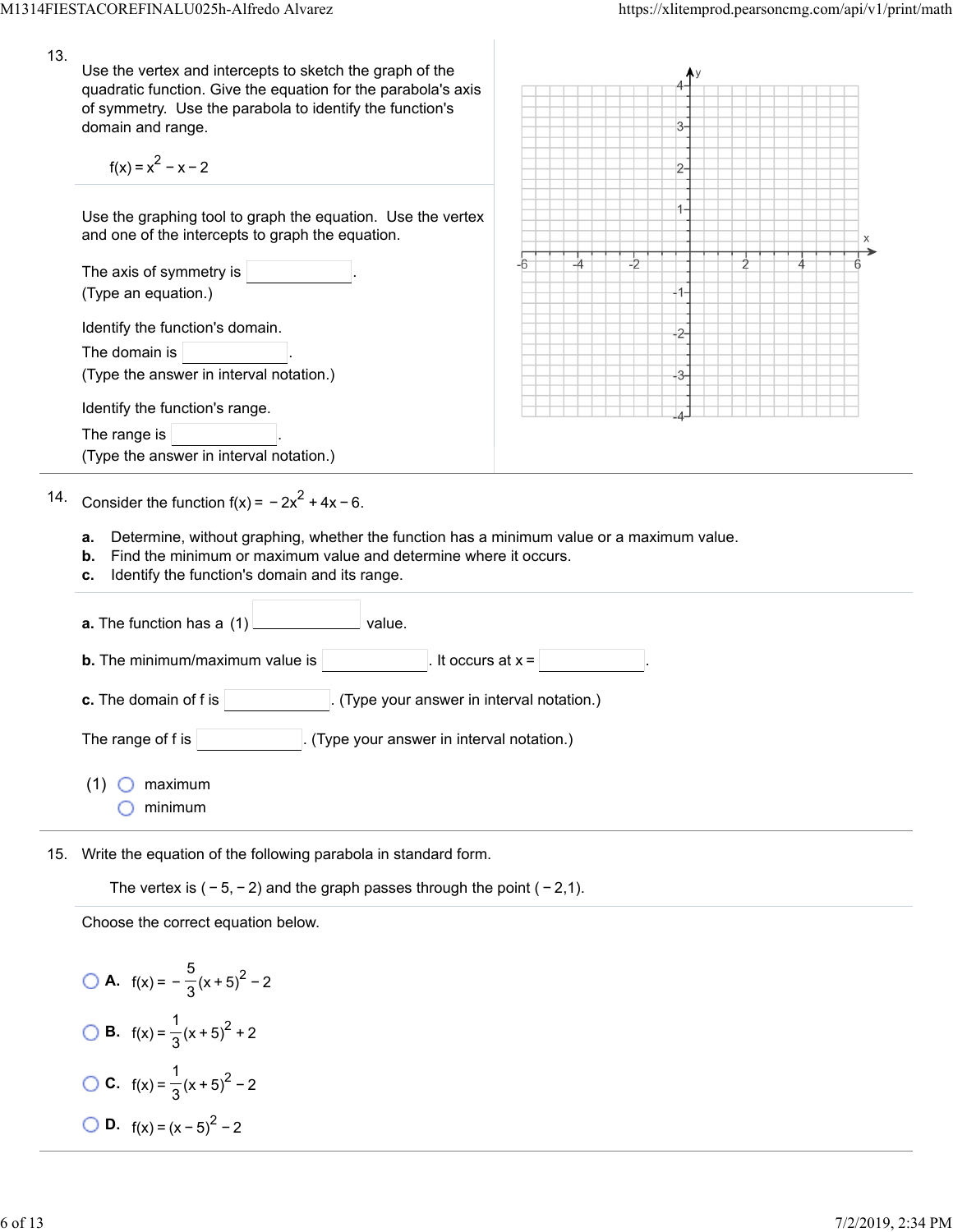16. The following equation is given.

 $x^3 - 2x^2 - 9x + 18 = 0$ 

**a.** List all rational roots that are possible according to the Rational Zero Theorem.

| (Use a comma to separate answers as needed.) |  |  |  |
|----------------------------------------------|--|--|--|
|                                              |  |  |  |

**b.** Use synthetic division to test several possible rational roots in order to identify one actual root.

One rational root of the given equation is (Simplify your answer.)

**c.** Use the root from part (**b.**) and solve the equation.

The solution set of  $x^3 - 2x^2 - 9x + 18 = 0$  is  $\sqrt{ }$ (Simplify your answer. Type an exact answer, using radicals as needed. Use integers or fractions for any numbers in the expression. Use a comma to separate answers as needed.)

17. Find the vertical asymptotes, if any, and the values of x corresponding to holes, if any, of the graph of the rational function.

$$
h(x) = \frac{x+3}{x(x+7)}
$$

Select the correct choice below and, if necessary, fill in the answer box to complete your choice. (Type an equation. Use a comma to separate answers as needed.)

**A.** The vertical asymptote(s) is(are) . There are no holes.

**B.** The vertical asymptote(s) is(are) and hole(s) corresponding to

**C.** There are no vertical asymptotes but there is(are) hole(s) corresponding to .

**D.** There are no discontinuities.

.

18. Find the horizontal asymptote, if any, of the graph of the rational function.

$$
g(x) = \frac{18x^2}{9x^2 + 8}
$$

Select the correct choice below and, if necessary, fill in the answer box to complete your choice.

**A.** The horizontal asymptote is . (Type an equation.)

**B.** There is no horizontal asymptote.

19. Use properties of logarithms to expand the logarithmic expression as much as possible. Evaluate logarithmic expressions without using a calculator if possible.

$$
\log_{b}\left(\frac{x^{2}y}{z^{2}}\right)
$$
\n
$$
\log_{b}\left(\frac{x^{2}y}{z^{2}}\right) = \boxed{\phantom{b}}
$$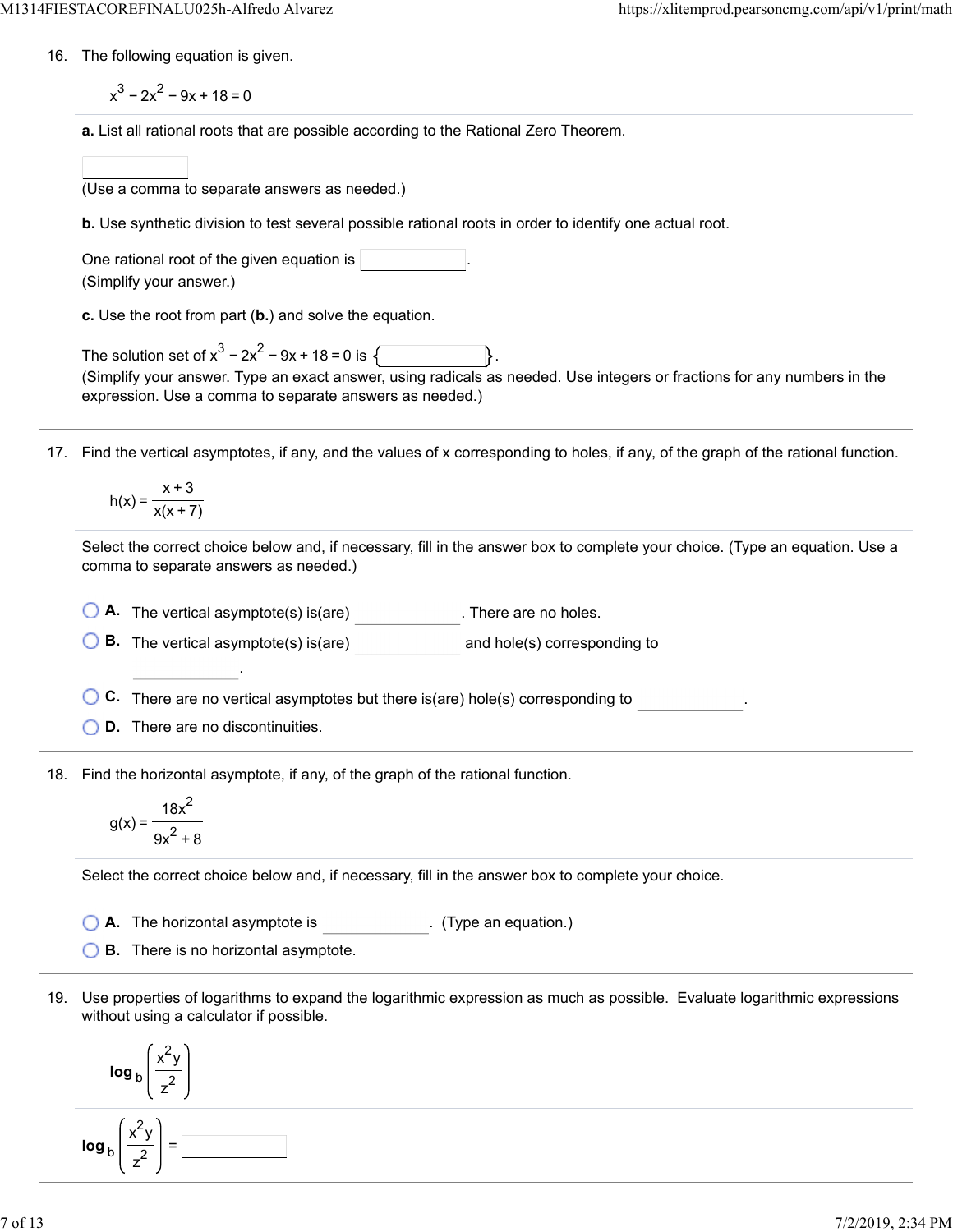20. Solve the following exponential equation by expressing each side as a power of the same base and then equating exponents.

|     | $27^{x+8}$ = 243 <sup>x-4</sup>                                                                                                                                                                                                                                             |                                                                                       |                                |                              |                    |
|-----|-----------------------------------------------------------------------------------------------------------------------------------------------------------------------------------------------------------------------------------------------------------------------------|---------------------------------------------------------------------------------------|--------------------------------|------------------------------|--------------------|
|     | The solution set is $\{$                                                                                                                                                                                                                                                    |                                                                                       |                                |                              |                    |
|     | 21. Solve the following logarithmic equation. Be sure to reject any value of x that is not in the domain of the original logarithmic<br>expression. Give the exact answer.                                                                                                  |                                                                                       |                                |                              |                    |
|     | $log_5(x+6) = 3$                                                                                                                                                                                                                                                            |                                                                                       |                                |                              |                    |
|     | Select the correct choice below and, if necessary, fill in the answer box to complete your choice.                                                                                                                                                                          |                                                                                       |                                |                              |                    |
|     |                                                                                                                                                                                                                                                                             | <b>A.</b> The solution set is $\{$ $\}$ . (Type an integer or a simplified fraction.) |                                |                              |                    |
|     | <b>B.</b> There is no solution.                                                                                                                                                                                                                                             |                                                                                       |                                |                              |                    |
| 22. | Solve the logarithmic equation. Be sure to reject any value of x that is not in the domain of the original logarithmic<br>expressions. Give the exact answer.                                                                                                               |                                                                                       |                                |                              |                    |
|     | $log x + log(x + 5) = log 14$                                                                                                                                                                                                                                               |                                                                                       |                                |                              |                    |
|     | Select the correct choice below and, if necessary, fill in the answer box to complete your choice.                                                                                                                                                                          |                                                                                       |                                |                              |                    |
|     | $\bigcirc$ <b>A</b> . The solution set is $\{$ }.<br><b>B.</b> There is no solution.                                                                                                                                                                                        | (Simplify your answer. Use a comma to separate answers as needed.)                    |                                |                              |                    |
| 23. | Complete the table for a savings account subject to 2 compoundings yearly.<br>$A = P\left(1 + \frac{r}{n}\right)^{nt}$                                                                                                                                                      |                                                                                       |                                |                              |                    |
|     | <b>Number of</b><br>Amounted<br><b>Invested</b>                                                                                                                                                                                                                             | <b>Compounding Periods</b>                                                            | <b>Annual Interest</b><br>Rate | <b>Accumulated</b><br>Amount | Time t<br>in Years |
|     | \$15,000<br>2                                                                                                                                                                                                                                                               |                                                                                       | 4.5%                           | \$24,000                     | ?                  |
|     | Let A represent the accumulated amount, P the amount invested, n the number of compounding periods, r the annual<br>interest rate, and t the time. Find the time, t.<br>$t =$<br>years<br>(Do not round until the final answer. Then round to one decimal place as needed.) |                                                                                       |                                |                              |                    |
| 24. | Complete the table for a savings account subject to continuous compounding.<br>$(A = Pe^{rt})$                                                                                                                                                                              |                                                                                       |                                |                              |                    |
|     | <b>Amount Invested</b>                                                                                                                                                                                                                                                      | <b>Annual Interest Rate</b>                                                           | <b>Accumulated Amount</b>      |                              | Time t in years    |
|     | \$9000                                                                                                                                                                                                                                                                      | 12%                                                                                   | \$18,000                       |                              | ?                  |
|     | Let A represent the accumulated amount, P the amount invested, r the annual interest rate, and t the time. Find the time, t.<br>t $\approx$<br>years<br>(Round to one decimal place as needed.)                                                                             |                                                                                       |                                |                              |                    |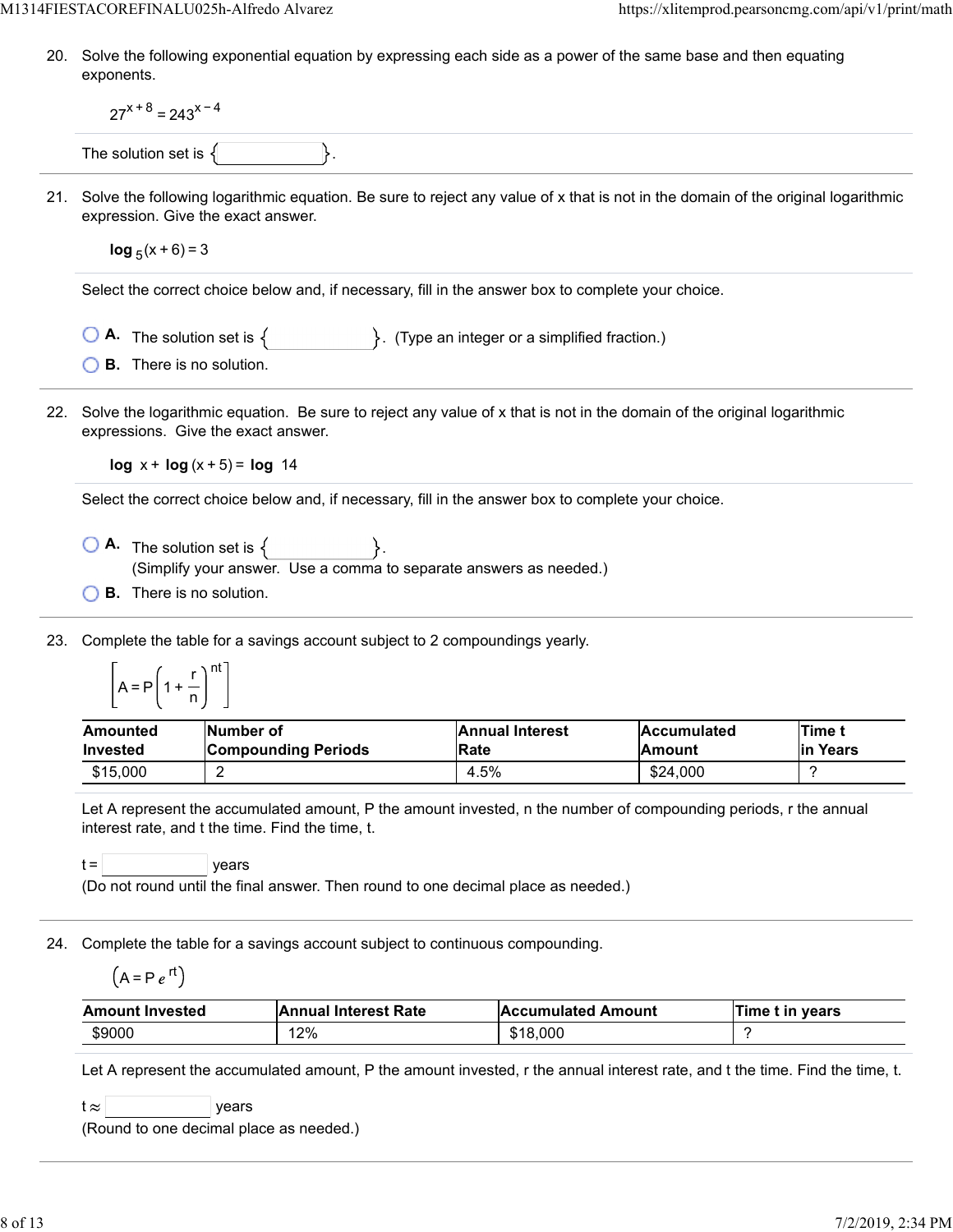25. Solve the given system of equations.

 $x + y + 2z = 17$  $x + y + 4z = 25$  $x - 7y + 4z = -7$ 

Select the correct choice below and fill in any answer boxes within your choice.

**A.** There is one solution. The solution set is

) }. (Simplify your answers.)  $\{(\}$ , ,

**B.** There are infinitely many solutions.

**C.** There is no solution.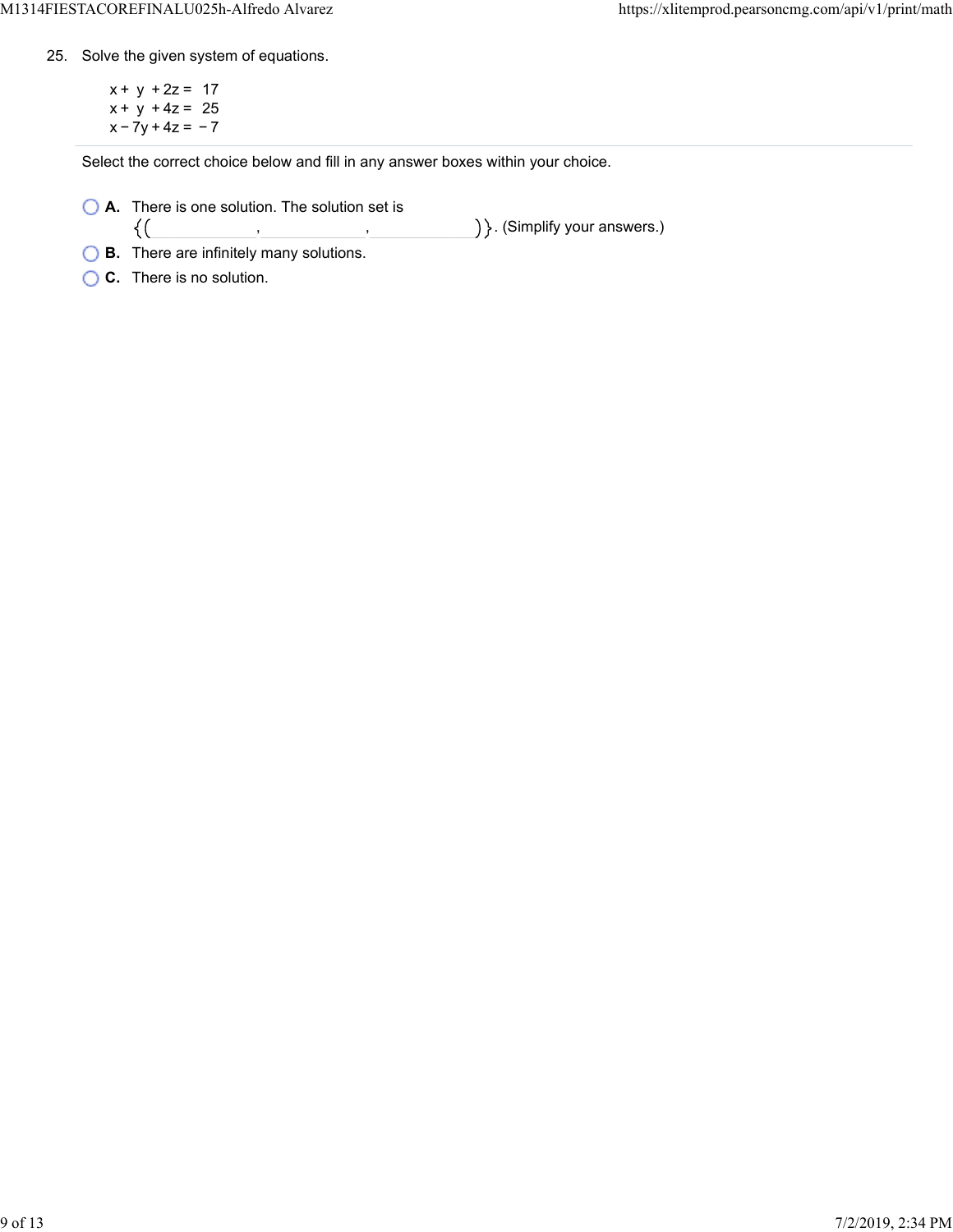1. 3, − 3 2 2. A. The solution set is  $\begin{cases} \begin{matrix} -1 \\ \end{matrix}$ . (Use a comma to separate answers as needed.) 3. A. The function f has (a) relative maxima(maximum) at  $\vert$   $\vert$   $\vert$   $\vert$   $\vert$   $\vert$  and the relative maxima(maximum) are(is) . **− 3 63** (Use a comma to separate answers as needed.) A. The function f has (a) relative minima(minimum) at  $\vert$  1  $\vert$  and the relative minima(minimum) are(is) . **1 − 1** (Use a comma to separate answers as needed.)

## 4.  $(-\infty, \infty)$

| $[-1, \infty)$ |
|----------------|
| 6              |
| 24             |
| $(5, \infty)$  |
| (0, 5)         |
| $(-\infty,0)$  |
| 5              |
| $-1$           |
| 24             |
| 7              |
| neither        |



## 6. 2x + h − 3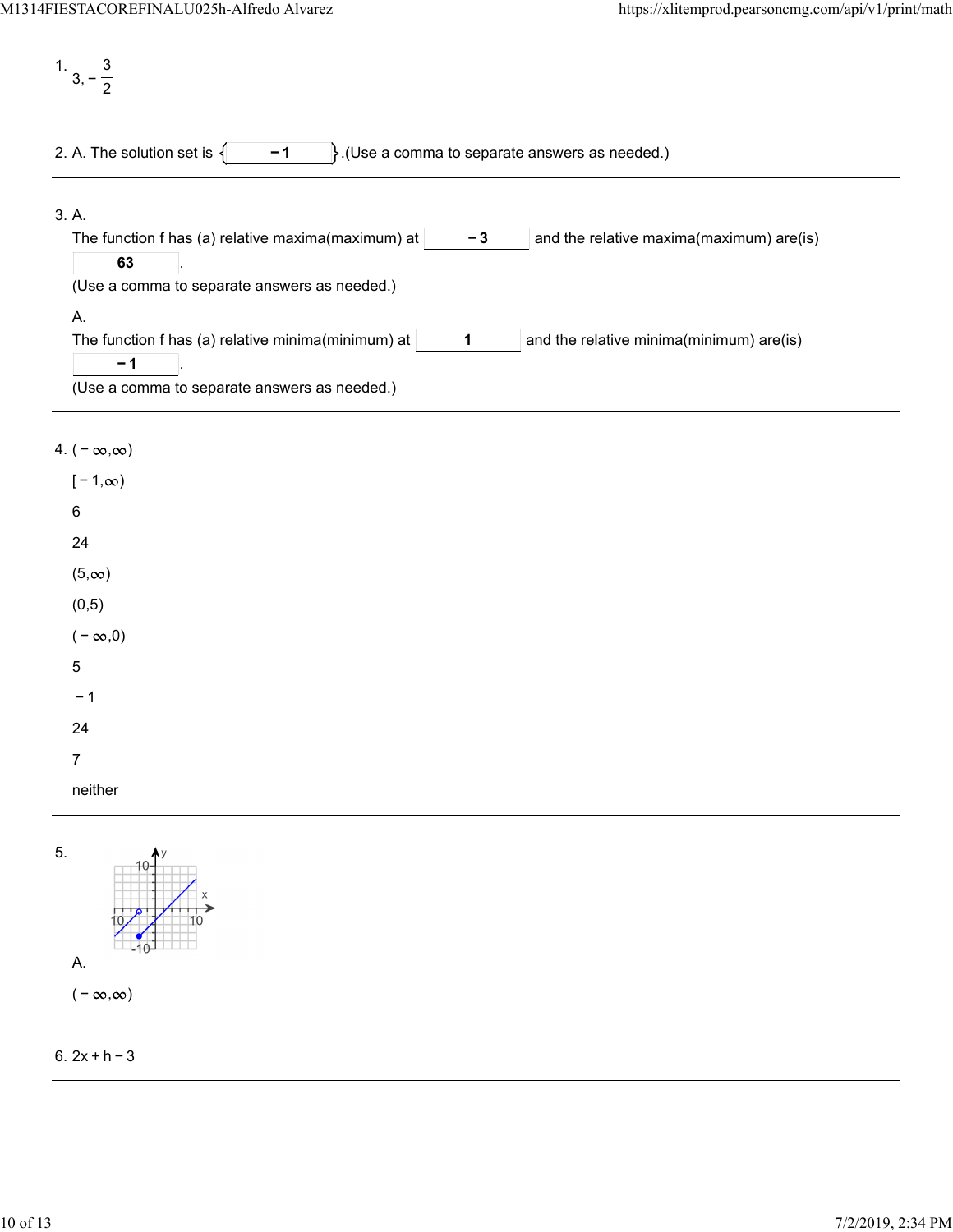

| 8. $(-\infty, 9]$                 |  |  |  |
|-----------------------------------|--|--|--|
| $9.4x - 6$                        |  |  |  |
|                                   |  |  |  |
| ( – $\infty, \infty)$             |  |  |  |
| $2x - 8$                          |  |  |  |
| ( – $\infty, \infty)$             |  |  |  |
| $3x^2 - 4x - 7$                   |  |  |  |
| $(-\infty,\infty)$                |  |  |  |
| $\frac{3x-7}{x+1}$                |  |  |  |
|                                   |  |  |  |
| $(-\infty, -1) \cup (-1, \infty)$ |  |  |  |
| 10. $2x + 6$                      |  |  |  |
| $2x + 7$                          |  |  |  |
| $10\,$                            |  |  |  |
| 11                                |  |  |  |
|                                   |  |  |  |
| 11. $x - 2$                       |  |  |  |
| $\overline{4}$                    |  |  |  |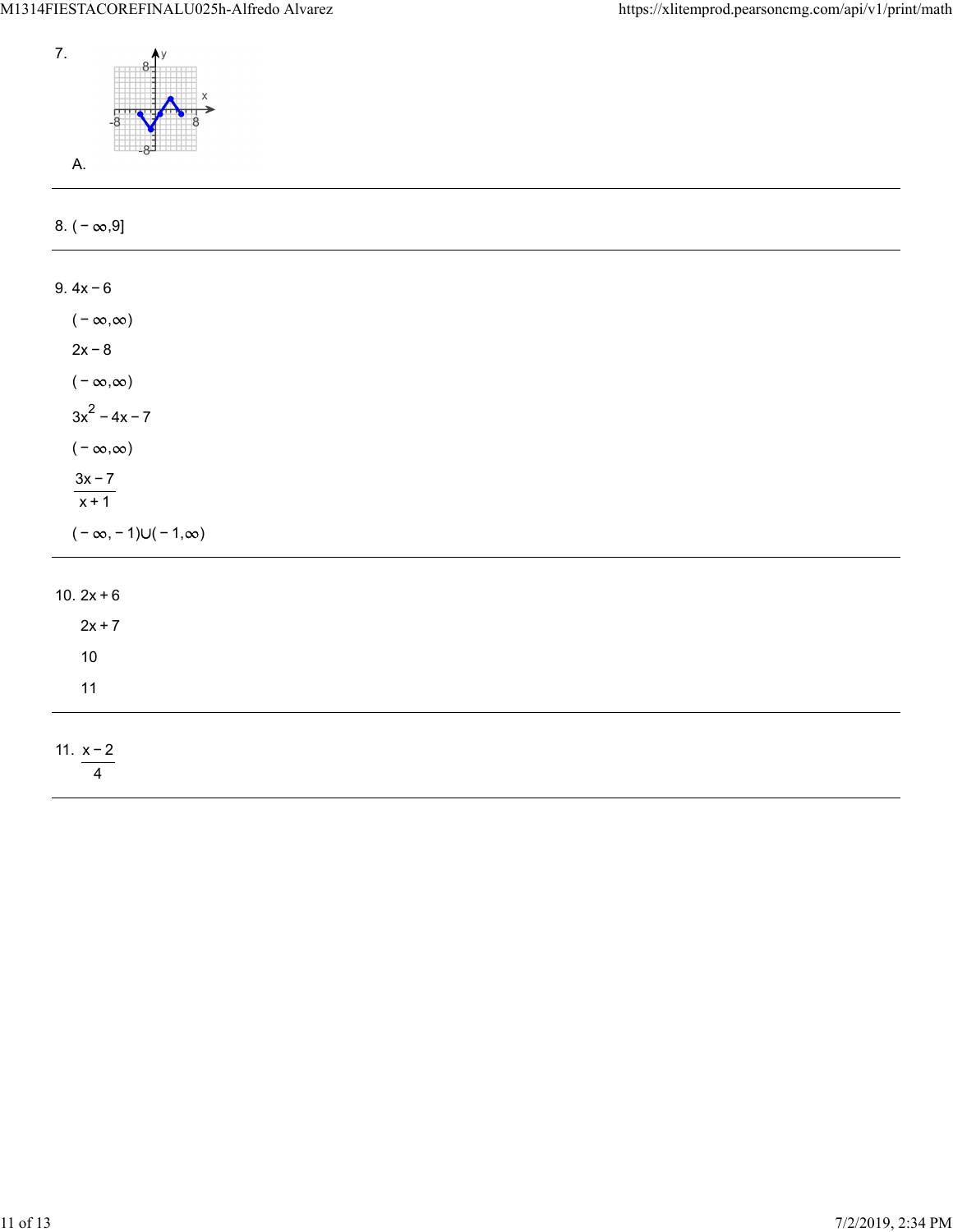



 $[-4, \infty)$